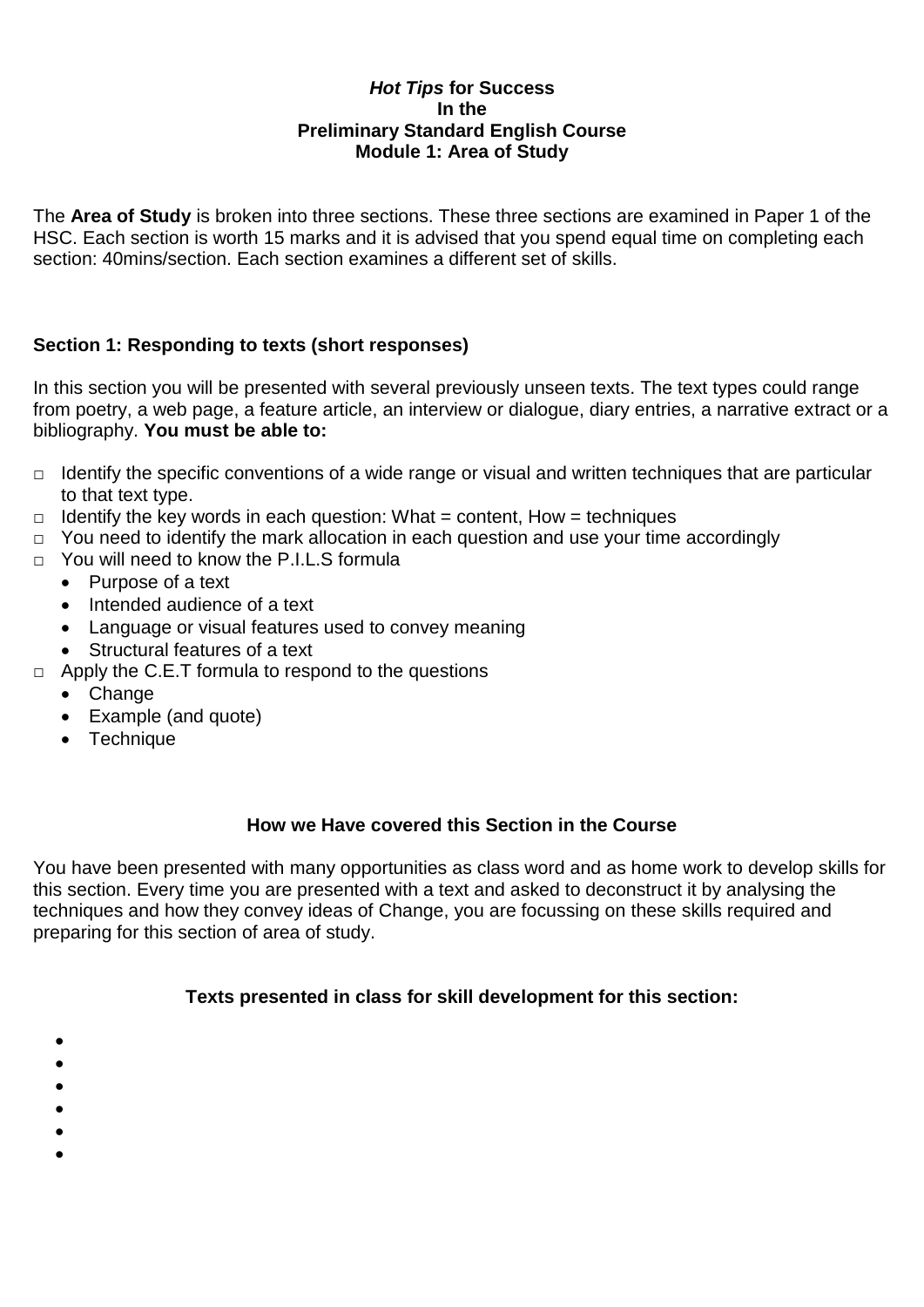# **Section 2: Composing**

This section of the paper is the only time in the HSC English exam that you become the composer. The other 5 sections, you are the responder. The purpose of creating writing in the HSC is to display your:

- □ Ability to write in the nominated text type such as: a feature article, an interview or dialogue, a diary, a bibliography, a recount, a letter etc. Therefore you must know and apply the P.I.L.S formula
	- Purpose of a text
	- Intended audience of a text
	- Language techniques used to convey meaning
	- Structural features of a text
- □ Understanding of the concept of Change

### **How do I prepare for this section?**

- 1. Decide on what type of Change interests you (refer to Area of Study rubric)
- 2. Establish at least two T.O.O concepts. These concepts must be flexible enough to allow you to respond in any text form.
- 3. Know the P.I.L.S for a variety of appropriate text forms.
- 4. You can be presented with a stimulus you must use such as a quote or an image. These could come from a text in section 1 or not. You may also be given no choice of text form to respond in. You may be told to write an interview OR you mat be given free choice. Therefore YOU MUST BE FLEXIBLE WITH YOUR CONCEPT – DO NOT ROTE LEARN A PIECE OF WRITING.

### **Using Narrative as the basis for your Concept or T.O.O**

#### **What is a narrative?**

A narrative is a story. Therefore a narrative concept is flexible enough for you to transform into other text types such as diaries, letters, speeches and interviews etc which also tell stories.

- $\Box$  Narratives are made up of 4 main elements plot, setting, themes, characters
- $\nabla$  The appropriate techniques you use to convey your narrative will depend on your given or chosen text form

### **Building a narrative for HSC English**

#### **Establish the T.O.O (this will be your concept)**

This can be achieved by drawing on ideas or combinations of ideas from a wide variety of sources (stimulus) as well as you own experiences or expectations or experiences of others.

Once you have your idea or **concept** of the narrative establish whether the story is going to be character driven or setting driven (this will be determined by the type of Change you are focussing on eg change due to place = setting driven, Change in relationship = character driven. If your story is character based, the reader **MUST** have an emotional connection to them. If the story is setting based, then the reader **MUST** be able to visualise that place as though they have been there.

The story then needs to build around the focus. You must decide what techniques are appropriate to the text form you are given or chosen that allow the **focus** of your story to be conveyed effectively.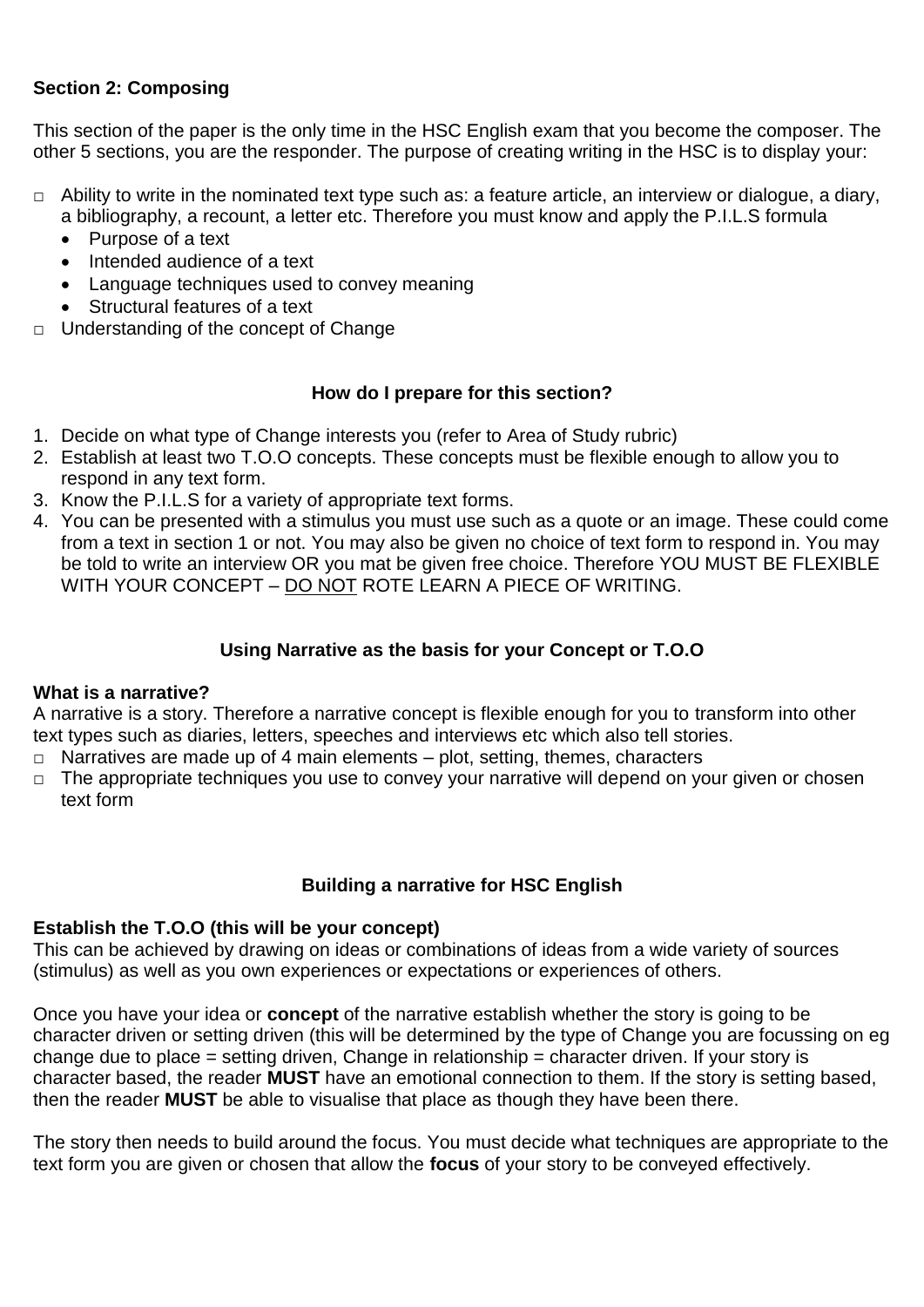# **General Tips**

Your concept needs a **'hook'** for **ENGAGEMENT**. You need to think – what is different about my concept to the other 60,000 stories being written by other HSC students and read by HSC markers? This can be achieved through:

- The nature of the Change
- The effective use of techniques

### **Stuck for ideas?**

- 1) Jot down random words to do with Change
- 2) Convert them to sentences
- 3) Build them into paragraphs
- 4) Layer techniques into the paragraphs
- 5) Work with the structures of a variety of text types
- 6) Decide the style would changing your linear style to circular style or first person to the person to add interest

Remember- writing is **PROGESS**. Your final product is a series of corrections, inclusions, exclusions, rewrites, blood, sweat and tears.

# **A Checklist for Section 2**

#### **Concept of change – T.O.O**

- □ Have I covered all aspects of the T.O.O formula?
- □ Which order of these will be the most effective?
- $\Box$  Which of these aspects is the focus of my writing?
- $\Box$  Is my knowledge of Change being conveyed effectively to the marker and is it obvious to the marker?

#### **Techniques**

Have I used this opportunity to show the marker I know how to use and why to use?

- □ Sentence length variation to create pace or lack of
- $\Box$  Integrated dialogue
- $\Box$  A narrative voice 1<sup>st</sup>, 2<sup>nd</sup>, 3<sup>rd</sup> or a combination
- □ Sensory Imagery
- □ Flashbacks
- □ Motifs
- □ Foreshadowing
- □ An Unpredictable ending/beginning
- □ Tension
- $\Box$  Irony
- □ Paradox
- □ Juxtaposition
- □ Satire
- $\Box$  Humour subtle, black etc.
- □ Using character or setting as an extended metaphor
- □ Mood/tone/atmosphere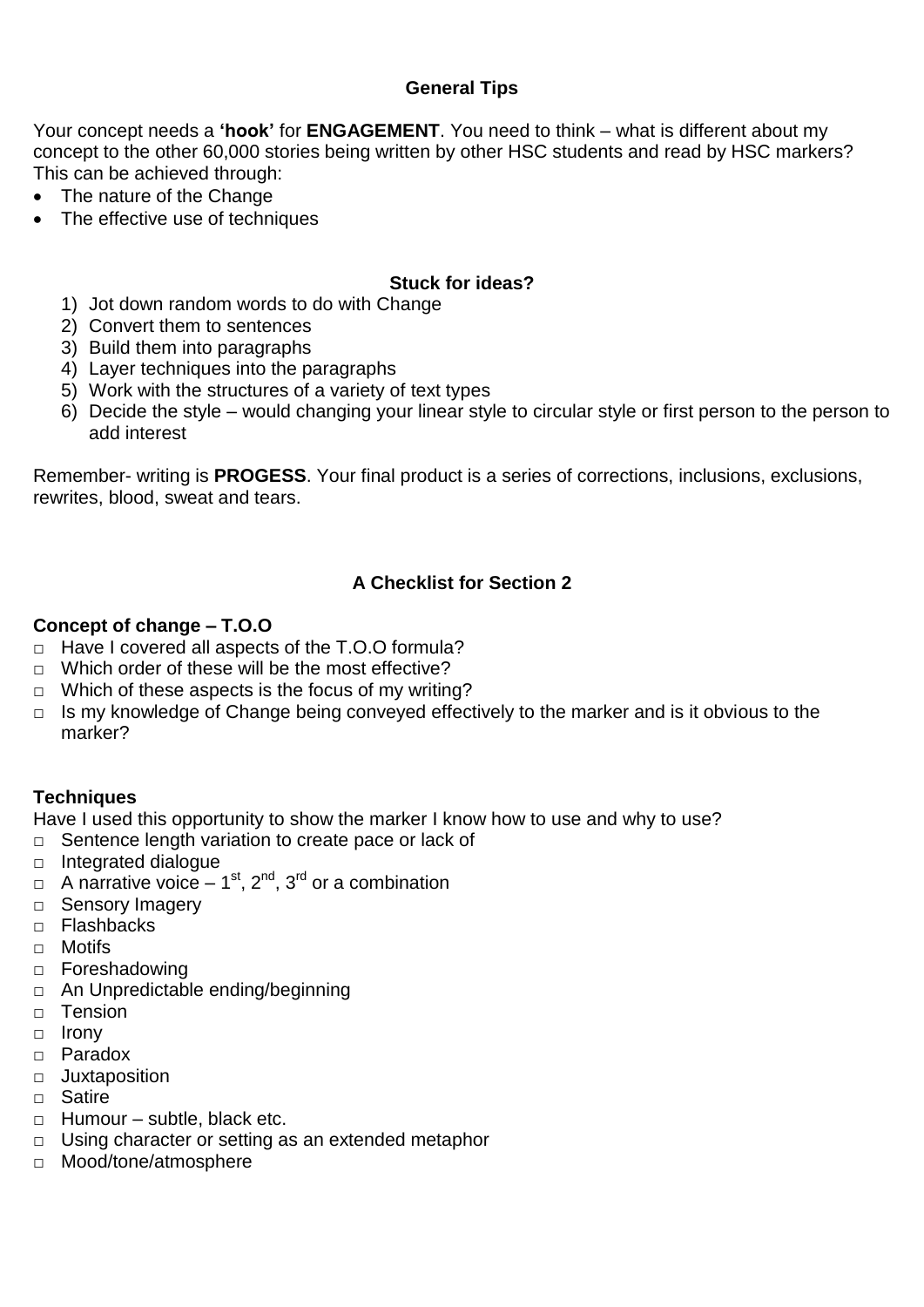# **Section 3: Responding to literature**

### **So what is it?**

You need to think about section 3 in the following way:

- □ The section 3 is about *Change.*
- $\Box$  The set text is just one of millions of stories about Change.
- □ In preparation for this section, you will read and view a lot of texts about Change but there could and will be subtle differences about the topic and how it is represented.
- □ You will need to be able to draw conclusions about texts that have the same ideas of the same triggers or the same obstacles or the same outcomes as well as all the differences about the texts.
- □ You will need to be able to discuss and analyse **how** (techniques) the composers of all these texts try to show us their meaning or ideas about Change.
- □ As a critical responder (someone who deconstructs texts and ideas and doesn't passively accept or doesn't think too much about what they read or view) you will need to assess, evaluate and discuss the intended impact or the personal impact or effect this text has on the responder or you personally.

### **HSC Feedback 2008 –** *Hot Tips*

#### **1. Better scripts were able to contextualise the text.**

This means students understood the context of the text – its social, political, historical origins as well as the contextual comments the text makes about society, politics or history.

#### **2. The script has to have a clear intention when answering the question.**

This means you must answer the question asked as well as having a strong hypothesis or thesis.

**3.** Better responses were: skilful, based on relevant detailed textual knowledge and be confident and thorough. Sophistication, deep insight or a high degree of creativity in Standard English will be rewarded in the high band.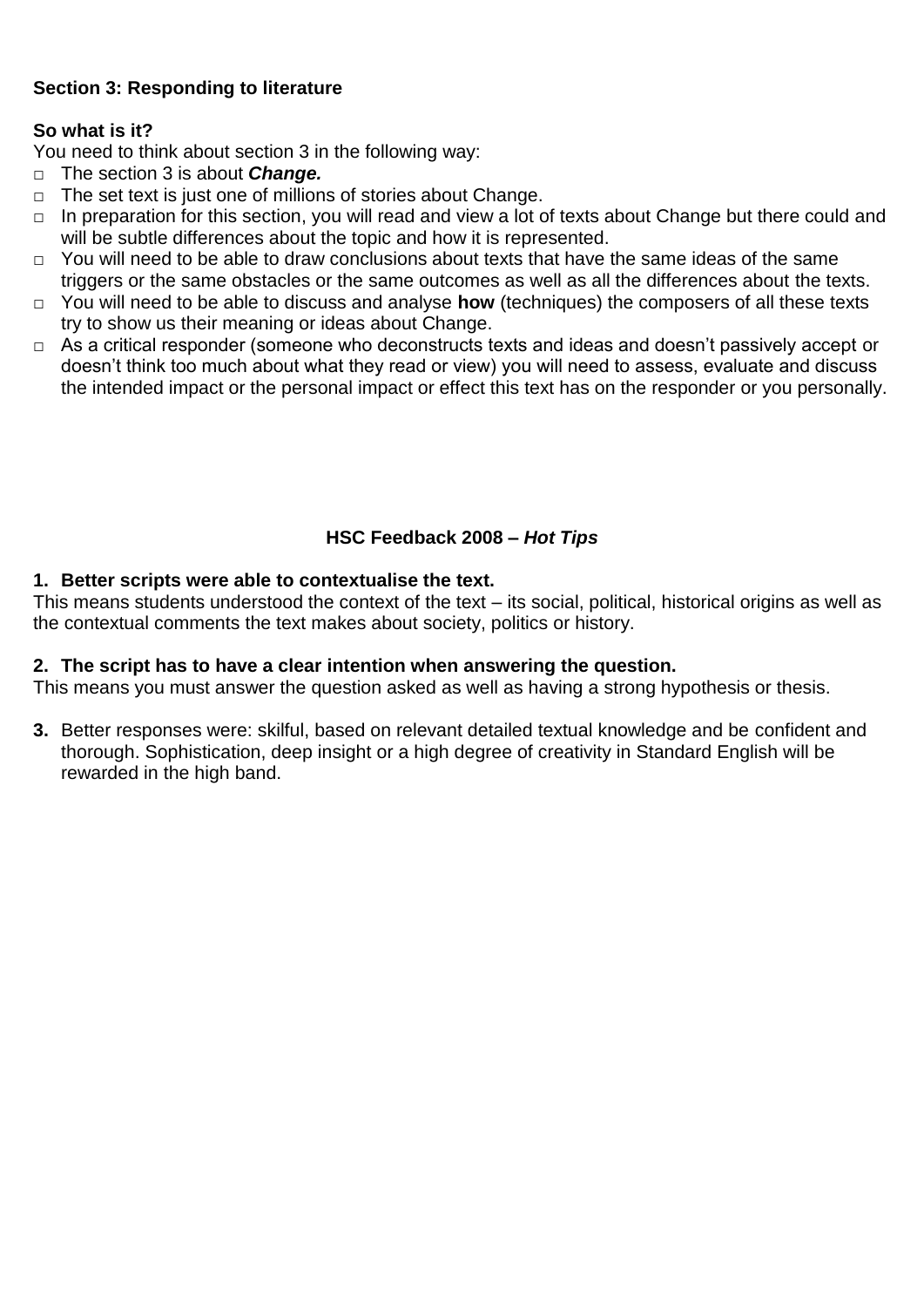## **How to Deconstruct and Respond to Texts in Section 3 Using Formulas**

# **Formula 1: Narratives –** *THE BIG FIVE* **(deconstructing narratives)**

*Plot –* (content – about Change) *Setting –* (where the Change takes place) *Themes/Meaning –* (link to Change) *Characters –* (who is affected by Change) *Techniques –* (the tools the composer uses to help us understand their ideas of Change)

# **Formula 2: Poetry –** *3M* **(deconstructing poetic texts)**

*Matter: -* the content of the poem linked to Change *Meaning: -* the deeper level (theme/meaning) – linked to Change *Method: -* the techniques used by the poet to help us understand their ideas about Change

# **Formula 3: T.O.O (selection of content)**

*T = Trigger –* What starts the process of Change? *O = Obstacles –* What challenges are faced? *O = Outcome(s) – What is the result of* Change *taking place*?

### **Formula 4: S.E.E (Paragraph structure/scaffold)**

*S = Statement (=topic sentence) –* What is your hypothesis, thesis, focus of your paragraph that addresses, attacks or engages the question? (including techniques)

*E = Example(s) –* what are you selecting from the text to support your statement?

*E = Evidence –* Textual details that elaborate on the example(s) and support you statement

*S = Summative Sentence*

# **How to Spot Quality Related Material?**

When looking for texts that contain aspects of Change keep in mind the following:

- All the variants of Change (refer to your synonym list)
- Think *variety of text forms* our set text is poetry, therefore you need to look for other text types that present Change in different ways (techniques) – the more variety – the more marks.
- Think about the techniques the composer has used to tell us about Change. If it is a song use lyrical techniques, if a film – use cinematic techniques, a narrative – use narrative techniques. **THE TECHNIQUE MUST SHOW US AN ASPECT OF** Change

Choose a text that you are familiar with – it is easier to deconstruct it if you already know it.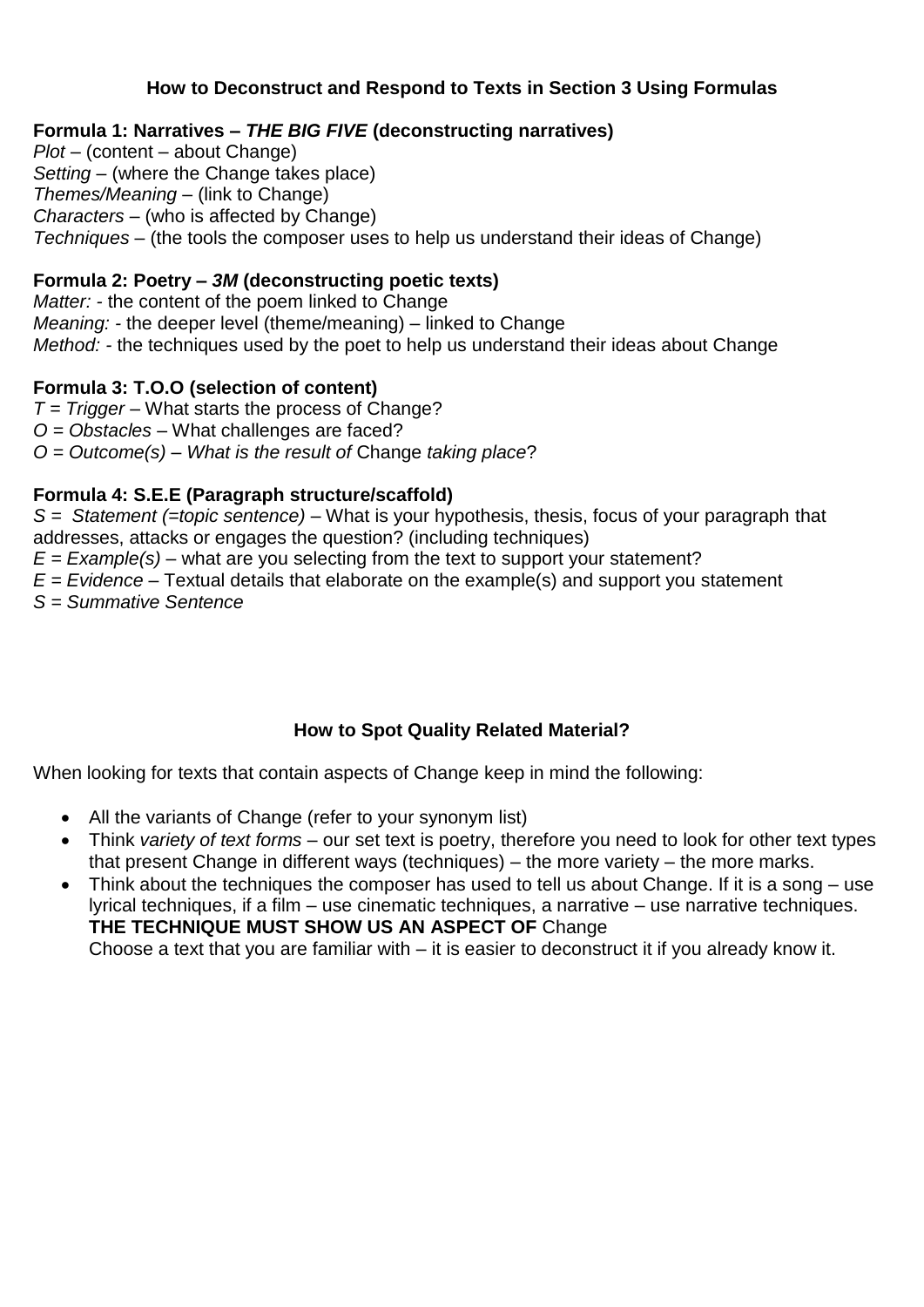# **A VERY Basic Essay scaffold – A non integrated approach**

*Introduction (outlines the question, your texts and composers, your techniques and your angle/hypothesis/thesis on* Change*)*

- contextual statement hypothesis/thesis/direction
- restate question
- title of texts and composers
- techniques used to convey Change

*Body (make a statement, provide examples and evidence, use quotes and link to question)*

- Topic sentence text 1 (title and composer's name) and technique 1
- Example from a text about Change
- Analysis of the technique used to convey Change **(including quotes of the techniques)**
- \*Summative sentence sums up point and links information to question also reinforces your hypotheses or thesis
- \* (see notes on general tips)

Repeat body paragraph scaffold for every text discussed or a second technique in the same text

**Conclusion** (outlines your texts and composers, your techniques and your understanding of Change)

- restate question
- title of texts and composers
- techniques discussed to show Change
- contextual statement about belonging based on a common thread/hypothesis/thesis of your approach of your texts

# **A VERY Basic Essay scaffold – An integrated approach**

Introduction and conclusion scaffolds are the same as a non integrated approach.

The difference with this approach is that instead of the focus of the paragraph being text based – it becomes the aspect of Change based. You will find that you will need probably two paragraphs at least for adequate discussion and analysis of each focus.

*Body (make a statement, provide examples and evidence, use quotes and link to question)*

- Topic sentence theme or aspect of Change that is common in both texts. This could be two set texts OR a set text and related material (title and composer's name) and technique 1
- Examples from texts about Change
- Analysis of the techniques used to convey Change **(including quotes of the techniques)**
- Your summative in sentence becomes a link to the next paragraph where you will continue your analysis

The paragraph that ends the discussion/analysis of the theme or aspect of Change required a summative sentence that sums up point and links information to question also reinforces your hypothesis or thesis.